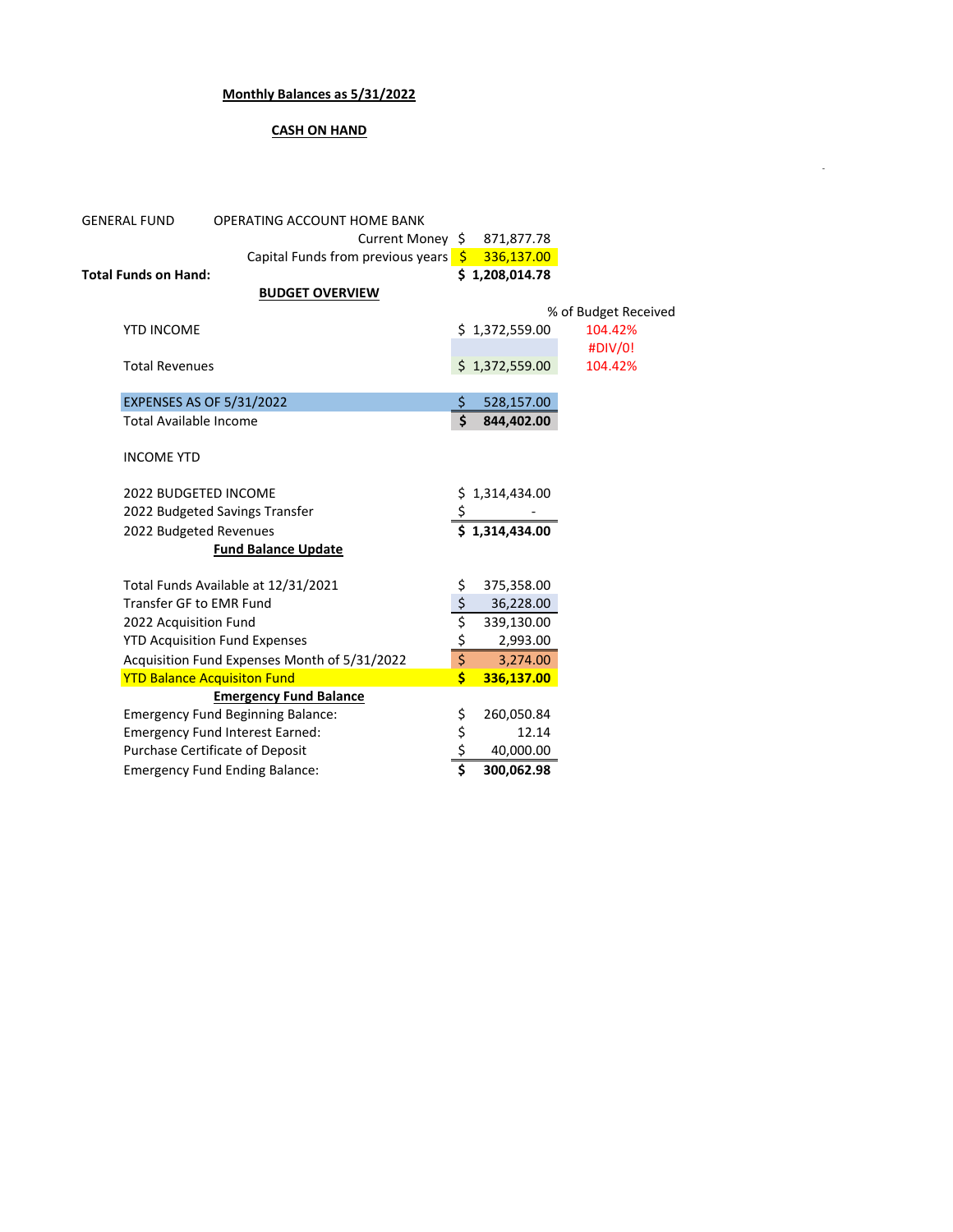|                                                            |              |                                     |          |                              |      | <b>General Fund Budget Vs Actual</b>     |          |                                |          |                   |                           |               |                      |
|------------------------------------------------------------|--------------|-------------------------------------|----------|------------------------------|------|------------------------------------------|----------|--------------------------------|----------|-------------------|---------------------------|---------------|----------------------|
| <b>May 2022</b>                                            |              | <b>Current Year</b><br><b>Month</b> |          | <b>Budget</b><br>Month       |      | Variance<br><b>Month</b>                 |          | <b>Current Year</b><br>$Y-T-D$ |          | Budget<br>$Y-T-D$ | Variance<br><b>Budget</b> |               | <b>Annual Budget</b> |
|                                                            |              |                                     |          |                              |      |                                          |          |                                |          |                   |                           |               |                      |
| <b>REVENUES</b>                                            |              |                                     |          |                              |      |                                          |          |                                |          |                   |                           |               |                      |
| Ad Val - Gf Current                                        |              | 4,849                               |          | 2,500                        |      | 2,349                                    |          | 1,283,631                      |          | 1,314,434         | (30, 803)                 | \$            | 1,314,434            |
| Ad Val- Held back from December                            |              |                                     |          |                              |      | 0                                        |          | 0                              |          |                   | 0                         |               |                      |
| Transfer from Cap Fund                                     |              |                                     |          |                              |      | $\mathbf{0}$                             |          | 0                              |          |                   | 0                         |               |                      |
| Special Revenue Sharing<br>Fire Insurance Tax Rebate       |              | 13,927                              |          |                              |      | 13,927<br>$\mathbf{0}$                   |          | 41,782<br>0                    |          | 41,782            | 0<br>0                    | \$<br>\$      | 40,000               |
| Interest Income                                            |              | 632                                 |          | 75                           |      | 557                                      |          | 1,680                          |          | 375               | 1,305                     | \$            | 27,000<br>900        |
| <b>Verizon Tower Rental</b>                                |              | 1,320                               |          | 1,320                        |      | 0                                        |          | 6,599                          |          | 6,599             | 0                         | \$            | 15,828               |
| Deposit from Savings                                       |              |                                     |          |                              |      | $\Omega$                                 |          |                                |          |                   | 0                         |               |                      |
| <b>LWCC Dividend</b>                                       |              |                                     |          |                              |      | 0                                        |          | 38,867                         |          | 25,000            | 13,867                    | \$            | 25,000               |
| <b>Total Revenues</b>                                      |              | 20,728                              |          | 3,895                        |      | 16,833.00                                | \$       | 1,372,559                      | \$       | 1,388,190         | \$(15,631)                | \$            | 1,423,162            |
| <b>OPERATING EXPENSES</b>                                  |              |                                     |          |                              |      |                                          |          |                                |          |                   |                           |               |                      |
| <b>Adminstrative Expenses</b>                              |              |                                     |          |                              |      |                                          |          |                                |          |                   |                           |               |                      |
| Ad Val Pension withholding                                 | \$           |                                     |          |                              |      | 0                                        |          |                                |          |                   | $\mathbf 0$               |               |                      |
| <b>Assessor's Furniture Fees</b>                           | \$           |                                     |          |                              |      | 0                                        | \$       | 2,200                          | \$       | 2,300             | (100)                     | \$            | 2,300                |
| <b>Audit Fees/Bank Fees</b>                                |              |                                     |          |                              |      | 0                                        | \$       | 5,513                          | \$       | 6,000             | (487)                     | \$            | 9,000                |
| <b>Board of Commissioners Expense</b>                      |              |                                     |          |                              |      | $\overline{0}$<br>0                      |          |                                |          |                   | $\mathbf 0$<br>$\Omega$   | \$            | 200                  |
| Civil Service Board Expense<br>Communications/Publications | \$           | 1,658                               | \$       | 300                          |      | 1,358                                    | \$       | 1,791                          | \$       | 300               | 1,491                     | \$<br>\$      | 200<br>300           |
| <b>Community Awareness</b>                                 | \$           | 1,369                               | \$       | 1,500                        |      | (131)                                    | \$       | (131)                          | \$       | 1,500             | (1,631)                   | \$            | 1,500                |
| <b>Election Expense</b>                                    | \$           |                                     |          |                              |      | $\mathbf 0$                              |          |                                |          |                   | 0                         | \$            |                      |
| <b>IT Services and Fees</b>                                | \$           | 589                                 | \$       | 1,500                        |      | (911)                                    | \$       | 4,338                          | \$       | 7,500             | (3, 162)                  | \$            | 18,000               |
| <b>Membership Fees</b>                                     | \$           | (175)                               | \$       | 400                          |      | (575)                                    | \$       | 2,259                          | \$       | 2,500             | (241)                     | \$            | 2,500                |
| Office Expense                                             | \$           | 380                                 | \$       | 250                          |      | 130                                      | \$       | 1,288                          | \$       | 1,250             | 38                        | \$            | 3,000                |
| <b>Total Administrative Expenses</b>                       | \$           | 3,821                               | \$       | 3,950                        | \$   | (129)                                    | \$       | 17,258                         | \$       | 21,350            | (3,992)<br>\$             | \$            | 37,000               |
| <b>Employment Expenses</b>                                 |              |                                     |          |                              |      |                                          |          |                                |          |                   |                           |               |                      |
| Insurance - Dental                                         | \$           | 291                                 | \$       | 500                          |      | (209)                                    | \$       | 2,189                          | \$       | 2,500             | (311)                     | \$            | 6,000                |
| Insurance - Health                                         | \$           | 3,827                               | \$       | 5,250                        |      | (1, 423)                                 | \$       | 22,347                         | \$       | 26,250            | (3,903)                   | \$            | 63,000               |
| Insurance - Life                                           | \$           | 309                                 | \$       | 250                          |      | 59                                       | \$       | 1,319                          | \$       | 1,250             | 69                        | \$            | 3,000                |
| Insurance - Vision                                         | \$           | 105                                 | \$       | 125                          |      | (20)                                     | \$       | 524                            | \$       | 625               | (101)                     | \$            | 1,500                |
| Insurance-Health Copay                                     |              |                                     | \$       |                              |      | $\mathbf 0$                              | \$       |                                | \$       |                   | $\mathbf 0$               | \$            |                      |
| Payroll Tax Expense                                        | \$           | 1,263                               | \$       | 2,069                        |      | (806)                                    | \$       | 12,403                         | \$       | 12,500            | (97)                      | \$            | 24,822               |
| Retirement<br><b>Salary Expense</b>                        | \$<br>\$     | 14,189                              | \$<br>\$ | 16,484<br>58,794             |      | (2, 295)<br>(9,319)                      | \$<br>\$ | 73,298                         | \$<br>\$ | 82,420<br>293,970 | (9, 122)                  | \$<br>\$      | 197,813<br>705,531   |
| <b>Workers Comp</b>                                        |              | 49,475                              |          |                              |      | 0                                        | \$       | 255,157                        |          |                   | (38, 813)                 | \$            | 95,101               |
| <b>Total Employment Expenses</b>                           | \$           | 69,460                              | \$       | 83,472                       | - \$ | (14, 013)                                | \$       | 367,237                        | \$       |                   | 419,515 \$ (52,278)       | \$            | 1,096,767            |
| Property/Vehicle/Equipment Exp.                            |              |                                     |          |                              |      |                                          |          |                                |          |                   |                           |               |                      |
| Depreciation                                               | \$           | 7,727                               | \$       | 7,727                        |      | $\mathbf 0$                              | \$       | 38,635                         | \$       | 38,635            | $\mathbf 0$               | \$            | 92,719               |
| Fuel and Oil                                               | \$           | 5,946                               | \$       | 1,500                        |      | 4,446                                    | \$       | 14,345                         | \$       | 7,500             | 6,845                     | $\frac{1}{2}$ | 18,000               |
| Insurance - Property                                       | \$           | 10,999                              | \$       | 10,999                       |      | $\mathbf{0}$                             | \$       | 22,296                         | \$       | 22,594            | (298)                     | \$            | 36,000               |
| Repairs & Maint - Equipment                                | \$           | 1,360                               | \$       | 1,500                        |      | (140)                                    | \$       | 2,598                          | \$       | 2,500             | 98                        | \$            | 6,000                |
| Repairs & Maint - Property                                 | \$           | 185                                 | \$       | 670                          |      | (485)                                    | \$       | 1,240                          | \$       | 3,350             | (2, 110)                  | \$            | 8,000                |
| Repairs & Maint - Vehicles                                 | \$           | 3,595                               | \$       | 3,600                        |      | (5)                                      | \$       | 5,580                          | \$       | 8,125             | (2, 545)                  | \$            | 19,500               |
| Telephone                                                  | \$           | 184                                 | \$       | 208                          |      | (24)                                     | \$       | 904                            | \$       | 1,040             | (136)                     | \$            | 2,500                |
| <b>Utilities</b>                                           | \$           | 1,877                               | \$       | 2,083                        |      | (206)                                    | \$       | 9,315                          | \$       | 10,415            | (1, 100)                  | \$            | 25,000               |
| Property/Vehicle/Equipment Exp.<br><b>Other Expenses</b>   | \$           | 31,874                              | \$       | 28,287 \$                    |      | 3,586                                    | \$       | 94,913 \$                      |          | 94,159 \$         | 754                       | \$            | 207,719              |
| <b>Employee Uniform Expense</b>                            | \$           | 697                                 | \$       | 916                          |      | (219)                                    | \$       | 2,243                          | \$       | 4,580             | (2, 337)                  | \$            | 11,000               |
| Training                                                   | \$           | 979                                 | \$       | 2,083                        |      | (1, 104)                                 | \$       | 7,726                          | \$       | 10,417            | (2,691)                   | \$            | 25,000               |
| <b>Medical Treatment</b>                                   | \$           | 4,808                               | \$       | 2,000                        |      | 2,808                                    | \$       | 6,975                          | \$       | 3,000             | 3,975                     | \$            | 5,000                |
| <b>Hazmat Supplies</b>                                     | \$           |                                     | \$       | 125                          |      | (125)                                    | \$       |                                | \$       | 625               | (625)                     | \$            | 1,500                |
| Fire Prevention Bureau                                     | \$           | 3,719                               | \$       | 1,000                        |      | 2,719                                    | \$       | 2,273                          | \$       | 2,000             | 273                       | \$            | 2,000                |
| <b>Medical Supplies</b>                                    | \$           | 230                                 | \$       | 250                          |      | (20)                                     | \$       | 821                            | \$       | 1,250             | (429)                     | \$            | 3,000                |
| <b>Station Supplies</b>                                    | \$           | 69                                  | \$       | 340                          |      | (271)                                    | \$       | 1,536                          | \$       | 1,700             | (164)                     | \$            | 4,000                |
| Dispatching                                                |              |                                     |          |                              |      | 0                                        | \$       | 27,176                         | \$       | 27,176            | $\mathbf 0$               | \$            | 27,176               |
| Miscellaneaous/COVID                                       |              |                                     | \$       |                              |      | $\Omega$                                 | \$       |                                | \$       |                   | $\Omega$                  | \$            | 3,000                |
| <b>Total Other Expenses</b>                                | \$           | 10,501                              | \$       | 1,715                        | -\$  | 2,303                                    | \$       | 48,749                         | \$       | 32,751            | (945)<br>\$               | \$            | 81,676               |
| <b>Total Operating Expenses</b>                            | \$           | 115,656                             | \$       | 117,424                      | \$   | (8,253)                                  | \$       | 528,157                        | \$       | 567,775           | $$ (56,461)$ \$           |               | 1,423,162            |
| <b>NET INCOME</b>                                          | $\mathsf{s}$ |                                     |          | $(94,927)$ \$ $(113,529)$ \$ |      | $8,580$ \$                               |          | 844,402 \$                     |          | 820,415           | $$ (72,092)$ \$           |               |                      |
|                                                            |              |                                     |          |                              |      | <b>Acquisition Fund Budget Vs Actual</b> |          |                                |          |                   |                           |               |                      |
| <b>Revenue Sources</b>                                     |              | Actual                              |          | <b>Budget</b>                |      | <b>Budget</b>                            |          |                                |          |                   |                           |               |                      |
| 2021 Net Revenue                                           | \$           | 33,355                              | \$       | 53,418                       |      |                                          |          |                                |          |                   |                           |               |                      |
| <b>Balance Acquisition Fund</b>                            | \$           | 193,656                             | \$       | 110,351                      |      |                                          |          |                                |          |                   |                           |               |                      |
| Sta 81 Generator Ins Reimb                                 | \$           | 26,035                              | \$       |                              |      |                                          |          |                                |          |                   |                           |               |                      |
| 2021 Depreciation Expense                                  | \$           | 98,904                              | \$       | 98,900                       |      |                                          |          |                                |          |                   |                           |               |                      |
| 2021 Verizon Tower Revenue                                 | \$           | 23,408                              | \$       | 16,518                       |      |                                          |          |                                |          |                   |                           |               |                      |
| <b>Total Funds on Hand</b><br><b>Transfer to EMR Fund</b>  | \$<br>\$     | 375,358<br>36,228                   | \$       | 279,187 \$                   |      |                                          |          |                                |          |                   |                           |               |                      |
| <b>Acquisition Fund Balance</b>                            |              | 339,130                             |          |                              |      |                                          |          |                                |          |                   |                           |               |                      |
|                                                            |              |                                     |          |                              |      |                                          |          |                                |          |                   |                           |               |                      |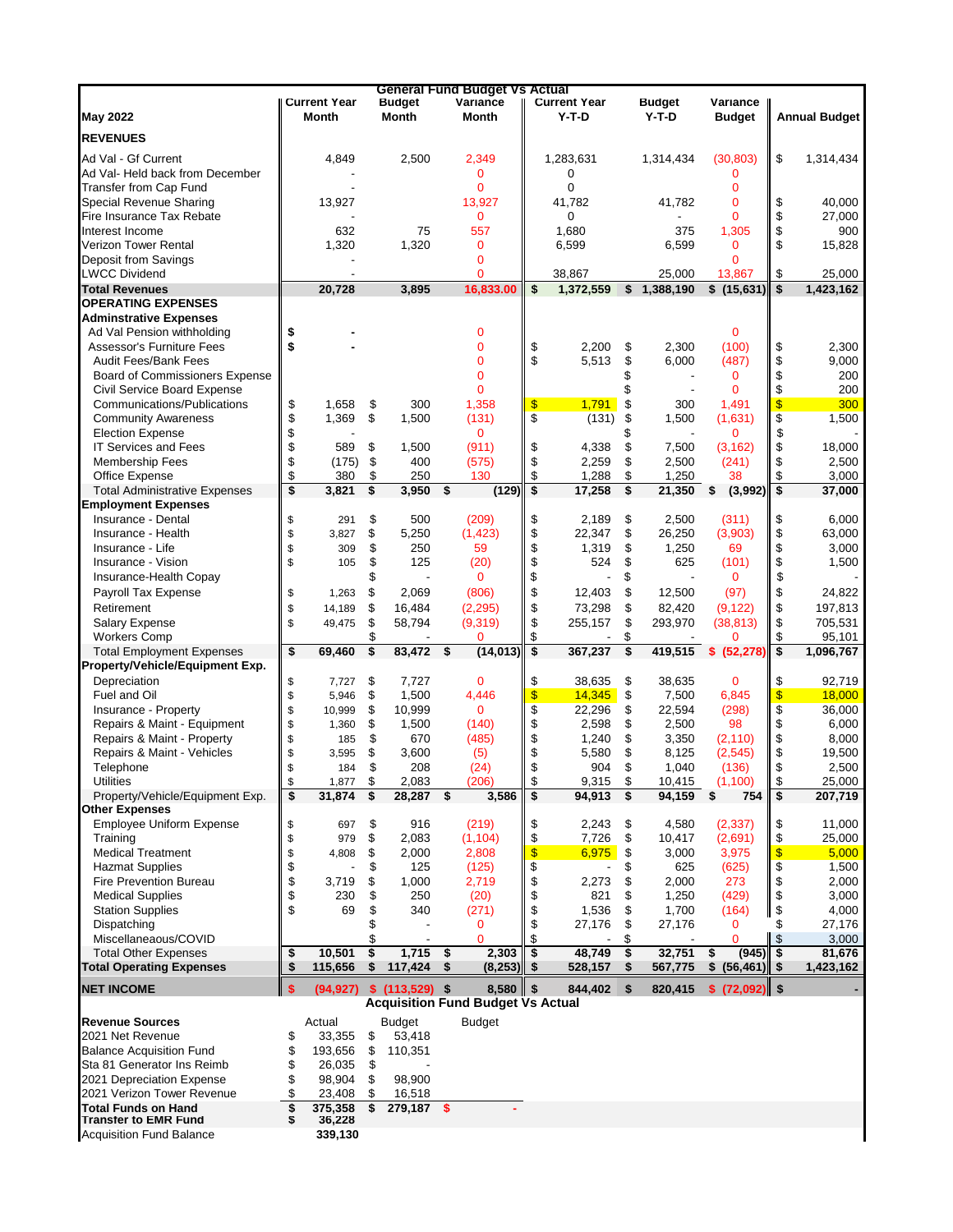| Prior Month Acquisition Fund Balance | 339.411     |                   |             |                                         |
|--------------------------------------|-------------|-------------------|-------------|-----------------------------------------|
| <b>Captial Expenditures</b>          | Actual      | <b>YTD Actual</b> | 2022 Budget | <b>Remaining</b><br><b>Budget Funds</b> |
| <b>Equipment Purchases</b>           | 799         |                   | 15.000      | (14.201)                                |
| Capital Repairs/Vehicle Purchase     | \$<br>2.475 | 2.475             | 10.000      | (7, 525)                                |
| <b>Major Progiects</b>               | -           | 518               | 200.000     | (199,482)                               |
| <b>Total Expenditures</b>            | $3.274$ \$  | $2,993$ \$        | 225.000     | 222.007                                 |
| <b>Net Funds in Capital Fund</b>     | 336.137     |                   |             |                                         |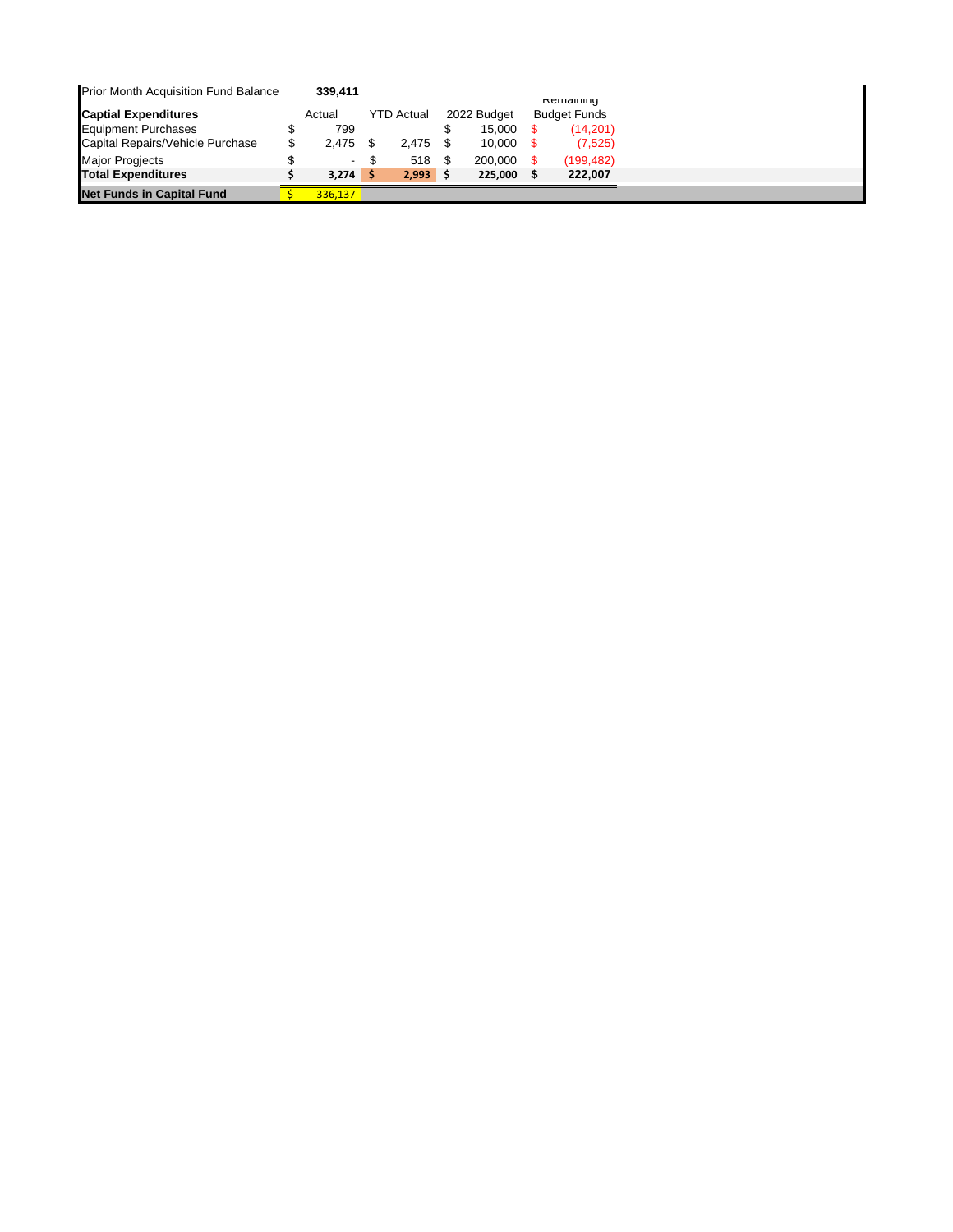| Monthly<br><b>Balances</b> as<br>12/31/2021 |      | Ad Val               | Ad Val   | Interest |    | Back Tax |    | Adjud. |      | <b>Back Tax</b><br>Interest |              | Adj.<br>Interest |   | Refunds       | Less Protest | Assesure    |   | <b>Less Pension</b> |   | Bank<br>Interest<br>Earned | Less 2%<br>Holdback/Refu<br>nds Reducing<br>Holdback |    | <b>Total Settlement</b>  | Budgeted<br>Monthly<br>Adval |     | Variance     |
|---------------------------------------------|------|----------------------|----------|----------|----|----------|----|--------|------|-----------------------------|--------------|------------------|---|---------------|--------------|-------------|---|---------------------|---|----------------------------|------------------------------------------------------|----|--------------------------|------------------------------|-----|--------------|
| November                                    | . \$ | 131,027.09           |          |          |    |          | \$ | 160.37 |      |                             | $\mathsf{S}$ | 46.55            |   | (241.87)      | \$           | Ś<br>$\sim$ | S | ÷                   | Ś | 1.25                       |                                                      | Ś  | 130,993.39               |                              | o s | 130,993.39   |
| December                                    |      | \$1,016,269.40       |          |          | Ŝ. | 144.11   | s  | 26.70  | l \$ | 40.82                       | Ŝ            | 5.69             |   | (312.41)      |              |             |   | \$ (44,509.78)      |   |                            | \$(27,951.81)                                        | ŝ  | 943,712.72               | 1017300 \$                   |     | (73, 587.28) |
| January                                     |      | 177,180.56 \$ 364.29 |          |          |    |          |    | 34.88  |      |                             | Ŝ.           | 62.34            |   | \$(2,269.12)  |              |             |   |                     |   |                            |                                                      | Ŝ. | 175,372.95               | 125400 \$                    |     | 49,972.95    |
| February                                    | -Ŝ   | 13,476.13            | \$214.45 |          | .s | 65.77    |    |        | Ŝ.   | 11.33                       |              |                  |   | \$ (3,519.96) |              |             |   |                     | S | 16.81                      |                                                      | Ŝ. | 10,264.53                | 23600 \$                     |     | (13, 335.47) |
| March                                       | \$   | 18,973.45 \$         |          | 496.07   |    |          |    |        |      |                             |              |                  |   | \$(1,037.83)  |              |             |   |                     |   | 6.89                       |                                                      | Ŝ. | 18,438.58                | 22700 \$                     |     | (4,261.42)   |
| April                                       | \$   | 5,611.53 \$ 177.89   |          |          |    |          |    |        |      |                             |              |                  | ¢ | (941.32)      |              |             |   |                     |   | 0.91                       |                                                      | Ŝ. | 4,849.01                 | 5970 \$                      |     | (1, 120.99)  |
| May                                         | Ŝ.   | 2,662.74             | \$126.93 |          |    |          | Ŝ. | 2.15   |      |                             | \$           | 6.15             |   |               |              |             |   |                     |   |                            |                                                      | Ŝ. | 2,797.97                 | 22525 \$                     |     | (19, 727.03) |
| June                                        |      |                      |          |          |    |          |    |        |      |                             |              |                  |   |               |              |             |   |                     |   |                            |                                                      | Ŝ  | $\sim$                   | 7000 \$                      |     | (7,000.00)   |
| July                                        |      |                      |          |          |    |          |    |        |      |                             |              |                  |   |               |              |             |   |                     |   |                            |                                                      | Ŝ  | $\overline{\phantom{a}}$ | 10000 \$                     |     | (10,000.00)  |
| August                                      |      |                      |          |          |    |          |    |        |      |                             |              |                  |   |               |              |             |   |                     |   |                            |                                                      | Ŝ  | $\overline{\phantom{a}}$ |                              | Ś   | $\sim$       |
| September                                   |      |                      |          |          |    |          |    |        |      |                             |              |                  |   |               |              |             |   |                     |   |                            |                                                      | Ś  | $\overline{\phantom{a}}$ | ∩ I                          | Ŝ   |              |
| October                                     |      |                      |          |          |    |          |    |        |      |                             |              |                  |   |               |              |             |   |                     |   |                            |                                                      | Ŝ  | $\overline{\phantom{a}}$ |                              | Ŝ   | $\sim$       |
| November                                    |      |                      |          |          |    |          |    |        |      |                             |              |                  |   |               |              |             |   |                     |   |                            |                                                      |    | $\overline{\phantom{a}}$ | 25000 \$                     |     | (25,000.00)  |
| <b>Hold Back</b>                            |      |                      |          |          |    |          |    |        |      |                             |              |                  |   |               |              |             |   |                     |   |                            |                                                      | Ŝ. |                          |                              | Ś   |              |
|                                             |      |                      |          |          |    |          |    |        |      |                             |              |                  |   |               |              |             |   |                     |   |                            |                                                      |    |                          |                              |     |              |
| Total                                       |      |                      |          |          |    |          |    |        |      |                             |              |                  |   |               |              |             |   |                     |   |                            |                                                      |    | \$1,286,429.15           | 1259495 \$                   |     | 26,934.15    |
|                                             |      |                      |          |          |    |          |    |        |      |                             |              |                  |   |               |              |             |   |                     |   |                            | \$ (27,951.81)                                       |    |                          |                              |     |              |
|                                             |      |                      |          |          |    |          |    |        |      |                             |              |                  |   |               |              |             |   |                     |   |                            |                                                      |    |                          | <b>YTD</b>                   | Ŝ   | 107,379.06   |

300015.65 11.51 0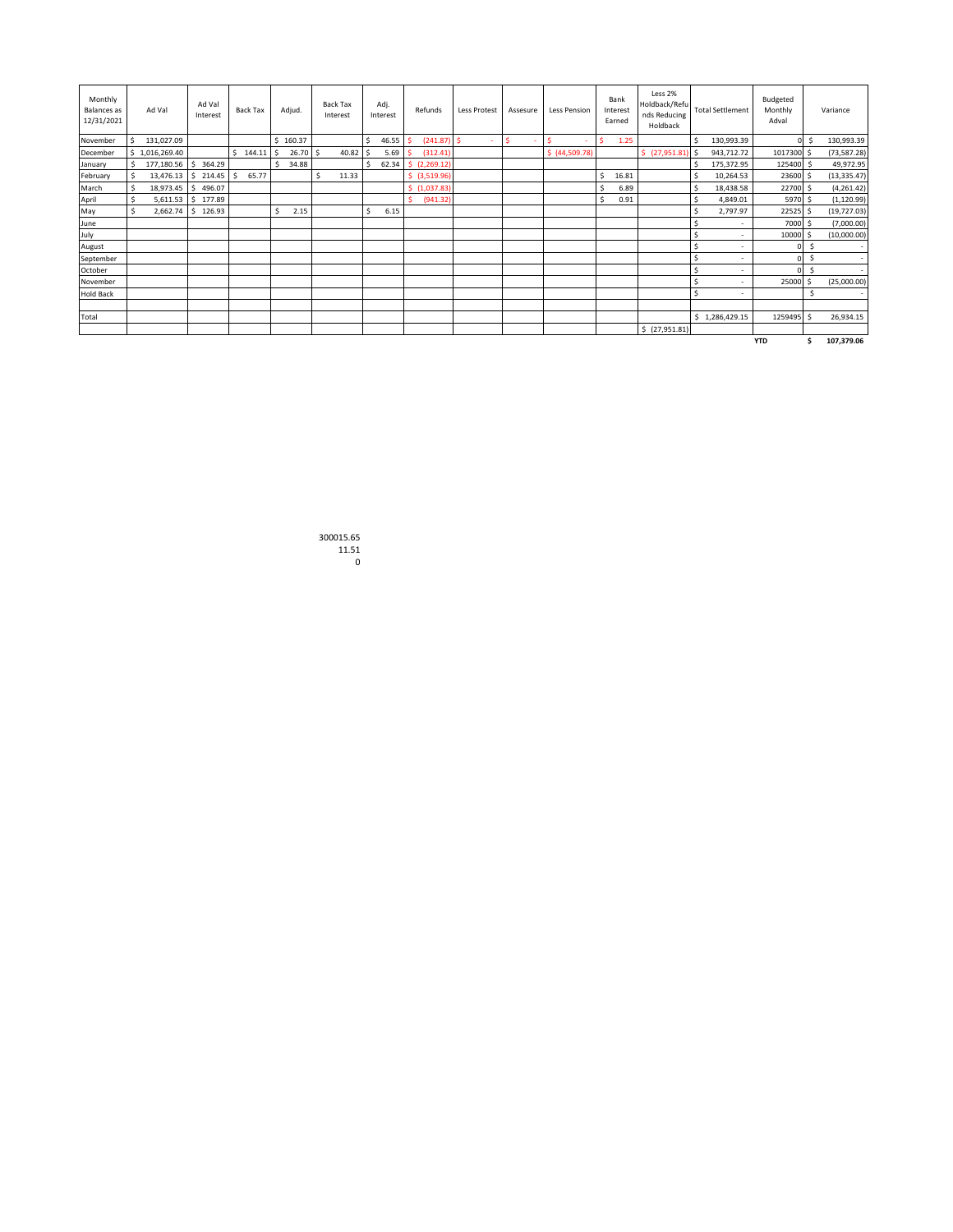Register: 1001 · Cash-General Fund HB

## From 05/01/2022 through 05/31/2022

Sorted by: Date, Type, Number/Ref

| Date     | Number              | Payee                                        | Payment C Deposit |   | Balance      |
|----------|---------------------|----------------------------------------------|-------------------|---|--------------|
| 5/2/2022 |                     | 1 Humana                                     | 4,509.05 X        |   | 1,301,772.20 |
| 5/2/2022 |                     | 17030 Moore and Jenkins                      | 10,999.00 X       |   | 1,290,773.20 |
| 5/2/2022 |                     | 17031 Susan H. Ohlenforst                    | 8.95 X            |   | 1,290,764.25 |
| 5/2/2022 |                     | 202204260 Louisiana Workforce Commissior     | 489.27 X          |   | 1,290,274.98 |
| 5/2/2022 |                     | 202204261 Louisiana Workforce Commission     |                   | X | 1,290,274.98 |
| 5/2/2022 |                     | 202205021 At&T FirstNet                      | 206.15 X          |   | 1,290,068.83 |
| 5/2/2022 | 202205022 CLECO     |                                              | 58.25 X           |   | 1,290,010.58 |
| 5/2/2022 | 202205024 CLECO     |                                              | 271.77 X          |   | 1,289,738.81 |
| 5/2/2022 |                     | 202205025 Washington St. Tammany Coop.       | 53.81 X           |   | 1,289,685.00 |
| 5/2/2022 |                     | 202205026 National Association of Fire Inves | 55 X              |   | 1,289,630.00 |
| 5/2/2022 |                     | 202205027 Provantage                         | 289.52 X          |   | 1,289,340.48 |
| 5/2/2022 |                     | 2.022E+09 AT&T Phone                         | 86.54 X           |   | 1,289,253.94 |
| 5/2/2022 | 2.022E+09 Direct TV |                                              | 146.99 X          |   | 1,289,106.95 |
| 5/2/2022 |                     | 2.022E+10 AT&T Phone                         | 141.91            |   | 1,288,965.04 |
| 5/2/2022 |                     | 2.022E+10 NAPA Auto Parts                    | 346.8 X           |   | 1,288,618.24 |
| 5/3/2022 |                     | 202204244 Crown Coffee Service               | 113.9 X           |   | 1,288,504.34 |
| 5/3/2022 |                     | 202205028 Louisiana Workforce Commission     |                   | X | 1,288,504.34 |
| 5/4/2022 |                     | 17037 St. Tammany Physicians Network         | 2,024.00          |   | 1,286,480.34 |
| 5/4/2022 |                     | 17037 Yes Tech                               | 340 X             |   | 1,286,140.34 |
| 5/4/2022 |                     | 202205053 Phillips Abita Lumber              | 351.84 X          |   | 1,285,788.50 |
| 5/4/2022 |                     | 202205061 Washington St. Tammany Coop.       | 392.16 X          |   | 1,285,396.34 |
| 5/4/2022 | 2.202E+09 Yes Tech  |                                              | 248.76 X          |   | 1,285,147.58 |
| 5/5/2022 |                     | 17035 Abita Springs Prof Firefighter's As    | 120 X             |   | 1,285,027.58 |
| 5/5/2022 |                     | 202205051 U.S. Treasury                      | 0.46X             |   | 1,285,027.12 |
| 5/5/2022 |                     | 202205052 La. Dept. of Revenue               | 1,418.53 X        |   | 1,283,608.59 |
| 5/6/2022 |                     | 202205061 Ball, Joseph P                     | 362.08 X          |   | 1,283,246.51 |
| 5/6/2022 |                     | 202205062 Carter, Kyle O                     | 653.64 X          |   | 1,282,592.87 |
| 5/6/2022 |                     | 202205063 Charrier, Gregory M                | 89.5 X            |   | 1,282,503.37 |
| 5/6/2022 |                     | 202205064 Fuselier, Daniel B                 | 1,163.10 X        |   | 1,281,340.27 |
| 5/6/2022 |                     | 202205065 Givens, Eric                       | 1,053.79 X        |   | 1,280,286.48 |
| 5/6/2022 |                     | 202205066 Gouzien II, Aaron P                | 665.1 X           |   | 1,279,621.38 |
| 5/6/2022 |                     | 202205067 Green, Tyler J                     | 1,032.23 X        |   | 1,278,589.15 |
| 5/6/2022 |                     | 17038 Hotard, Earl J                         | 2,639.94 X        |   | 1,275,949.21 |
| 5/6/2022 |                     | 202205069 Irwin, Deven N                     | 345.04 X          |   | 1,275,604.17 |
| 5/6/2022 |                     | 202205070 Krey, Martin                       | 872.9 X           |   | 1,274,731.27 |
| 5/6/2022 |                     | 202205071 Krey, Mason J                      | 636.64 X          |   | 1,274,094.63 |
| 5/6/2022 |                     | 202205072 Monsour, Sterling J                | 540.24 X          |   | 1,273,554.39 |
| 5/6/2022 |                     | 202205073 Ohlenforst, Susan                  | 623.43 X          |   | 1,272,930.96 |
| 5/6/2022 |                     | 202205074 Price, Corey T.                    | 478.91 X          |   | 1,272,452.05 |
| 5/6/2022 |                     | 202205075 Rudiger, Ethan A                   | 540.24 X          |   | 1,271,911.81 |
| 5/6/2022 |                     | 202205076 Sallean, Aaron M                   | 1,184.55 X        |   | 1,270,727.26 |
| 5/6/2022 |                     | 202205077 Segura, John D                     | 677.97 X          |   | 1,270,049.29 |
| 5/6/2022 |                     | 202205078 Smith, Barry D                     | 952.54 X          |   | 1,269,096.75 |
|          |                     |                                              |                   |   |              |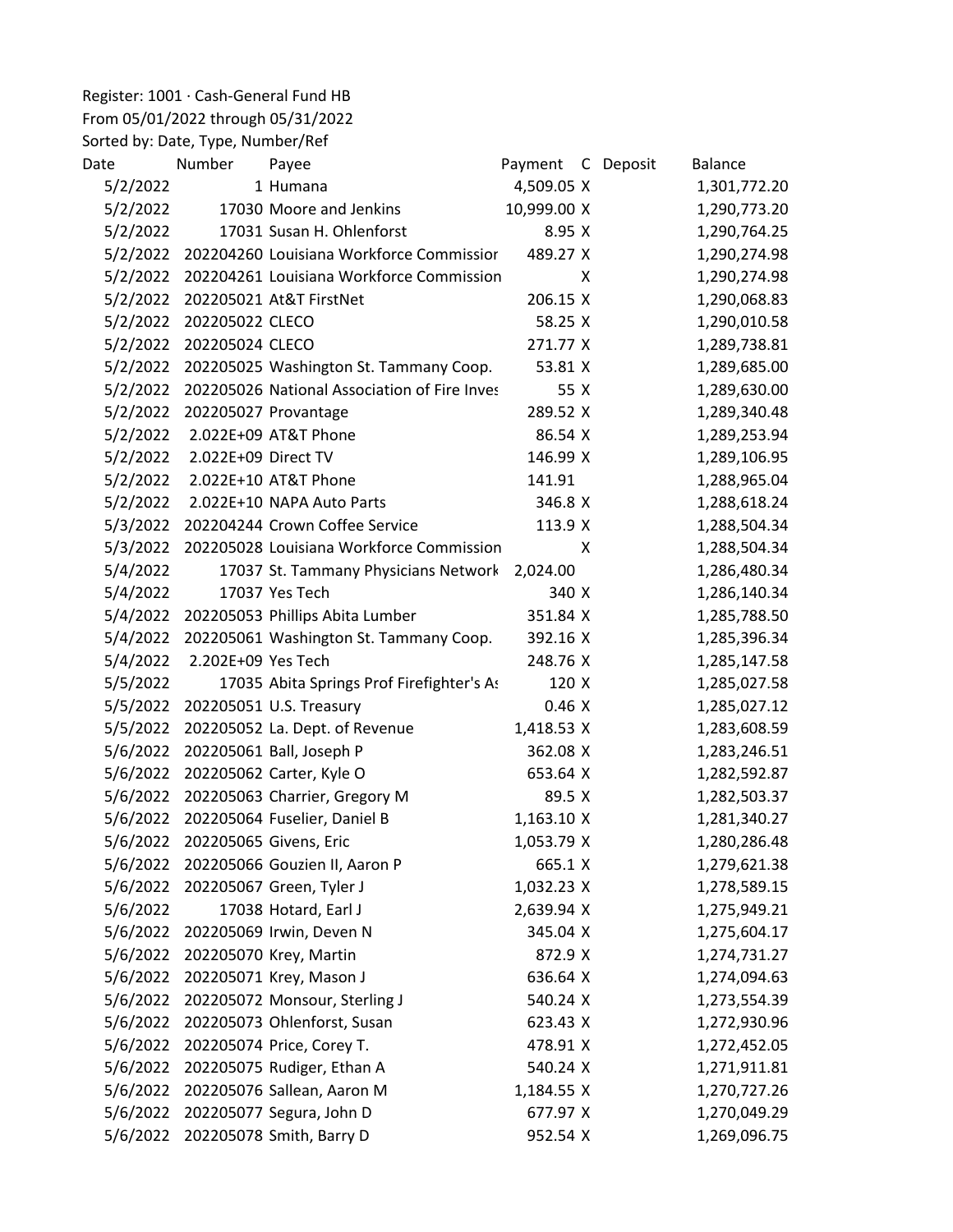| 5/6/2022  |                     | 202205079 Stein, Brandon C.              | 2,311.82 X  |               | 1,266,784.93 |
|-----------|---------------------|------------------------------------------|-------------|---------------|--------------|
| 5/6/2022  |                     | 202205080 Taylor, Jr., Michael A         | 912.16 X    |               | 1,265,872.77 |
|           |                     | 5/6/2022 202205081 Triche, Chad A        | 455.74 X    |               | 1,265,417.03 |
| 5/6/2022  |                     | 202205082 Waguespack, Cameron C          | 452.99 X    |               | 1,264,964.04 |
| 5/6/2022  |                     | 202205083 Yanez, Jeremy M                | 114.03 X    |               | 1,264,850.01 |
| 5/6/2022  |                     | 17038 Hotard, Earl J                     | 52 X        |               | 1,264,798.01 |
| 5/6/2022  |                     | 202205061 Ball, Joseph P                 |             | X             | 1,264,798.01 |
| 5/6/2022  |                     | 202205062 Carter, Kyle O                 |             | X             | 1,264,798.01 |
| 5/6/2022  |                     | 202205063 Charrier, Gregory M            |             | Χ             | 1,264,798.01 |
| 5/6/2022  |                     | 202205064 Fuselier, Daniel B             |             | X             | 1,264,798.01 |
| 5/6/2022  |                     | 202205065 Givens, Eric                   |             | Χ             | 1,264,798.01 |
| 5/6/2022  |                     | 202205066 Gouzien II, Aaron P            |             | Χ             | 1,264,798.01 |
| 5/6/2022  |                     | 202205067 Green, Tyler J                 |             | Χ             | 1,264,798.01 |
| 5/6/2022  |                     | 202205069 Irwin, Deven N                 |             | Χ             | 1,264,798.01 |
| 5/6/2022  |                     | 202205070 Krey, Martin                   |             | Χ             | 1,264,798.01 |
| 5/6/2022  |                     | 202205071 Krey, Mason J                  |             | Χ             | 1,264,798.01 |
| 5/6/2022  |                     | 202205072 Monsour, Sterling J            |             | X             | 1,264,798.01 |
| 5/6/2022  |                     | 202205073 Ohlenforst, Susan              |             | Χ             | 1,264,798.01 |
| 5/6/2022  |                     | 202205074 Price, Corey T.                |             | Χ             | 1,264,798.01 |
| 5/6/2022  |                     | 202205075 Rudiger, Ethan A               |             | Χ             | 1,264,798.01 |
| 5/6/2022  |                     | 202205076 Sallean, Aaron M               |             | Χ             | 1,264,798.01 |
| 5/6/2022  |                     | 202205077 Segura, John D                 |             | Χ             | 1,264,798.01 |
| 5/6/2022  |                     | 202205078 Smith, Barry D                 |             | X             | 1,264,798.01 |
| 5/6/2022  |                     | 202205079 Stein, Brandon C.              |             | Χ             | 1,264,798.01 |
| 5/6/2022  |                     | 202205080 Taylor, Jr., Michael A         |             | Χ             | 1,264,798.01 |
| 5/6/2022  |                     | 202205081 Triche, Chad A                 |             | Χ             | 1,264,798.01 |
| 5/6/2022  |                     | 202205082 Waguespack, Cameron C          |             | Χ             | 1,264,798.01 |
| 5/6/2022  |                     | 202205083 Yanez, Jeremy M                |             | Χ             | 1,264,798.01 |
| 5/9/2022  |                     | 202205111 U.S. Treasury                  | 3,231.58 X  |               | 1,261,566.43 |
| 5/10/2022 |                     | St. Tammany Parish Sheriff's Office      |             | 4,849.01<br>X | 1,266,415.44 |
| 5/10/2022 |                     | 202205121 Washington St. Tammany Coop.   | 217.19 X    |               | 1,266,198.25 |
| 5/10/2022 | 202205125 Lowe's    |                                          | 71.6 X      |               | 1,266,126.65 |
| 5/10/2022 |                     | 202205126 NAPA Auto Parts                | 168.49 X    |               | 1,265,958.16 |
| 5/10/2022 |                     | 202205127 Slidell Army Surplus & Outdoor | 902.78 X    |               | 1,265,055.38 |
| 5/12/2022 |                     | 17040 Firefighter's Retirement System    | 18,344.21 X |               | 1,246,711.17 |
| 5/17/2022 |                     | 17041 St Tammany Fire District #9        | 33 X        |               | 1,246,678.17 |
| 5/17/2022 |                     | 17042 St. Tammany Physicians Network     | 1,500.00    |               | 1,245,178.17 |
| 5/17/2022 |                     | 17043 Yes Tech                           | 799 X       |               | 1,244,379.17 |
| 5/17/2022 |                     | 17044 Griffin & Furman LLC               | 5,513.22 X  |               | 1,238,865.95 |
| 5/17/2022 |                     | 202205181 Amazon.com                     | 523.84 X    |               | 1,238,342.11 |
| 5/17/2022 | 202205251 Direct TV |                                          | 146.99 X    |               | 1,238,195.12 |
| 5/18/2022 |                     | 17054 Capital City Press                 | 804         |               | 1,237,391.12 |
| 5/18/2022 |                     | 17055 Knight's 24 Hr. Wrecker Service, I | 110.2       |               | 1,237,280.92 |
| 5/18/2022 |                     | 17056 Police & Fireman's Insurance Ass   | 175.4       |               | 1,237,105.52 |
| 5/18/2022 |                     | 17057 Siddons-Martin Emergency Grou      | 2,474.96    |               | 1,234,630.56 |
| 5/18/2022 |                     | 202206091 Charter Communications         | 274.97 X    |               | 1,234,355.59 |
| 5/18/2022 | 202206092 Ebay      |                                          | 71.76       |               | 1,234,283.83 |
|           |                     |                                          |             |               |              |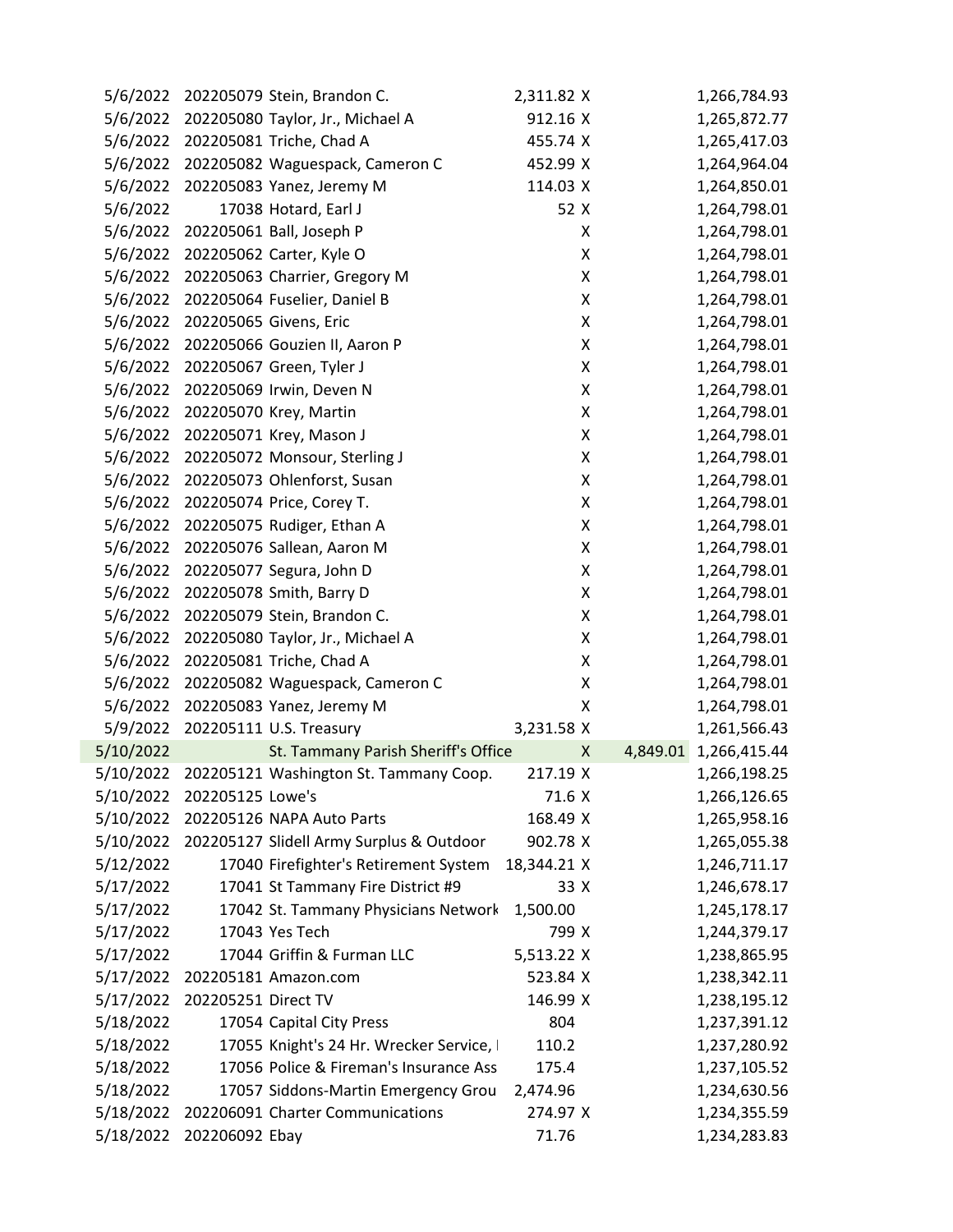|           |                           |                                                                                                                                                                                                                                                                                                                                                                                                                                                                                                                                                                                                                                                                                                                                                                                                                                                                                                                                                                                                                                                                                                                                                                                                                                                                                                                                      |        | 1,233,431.44                                                                                                                                                                                                                                                                                                                                                                                                               |
|-----------|---------------------------|--------------------------------------------------------------------------------------------------------------------------------------------------------------------------------------------------------------------------------------------------------------------------------------------------------------------------------------------------------------------------------------------------------------------------------------------------------------------------------------------------------------------------------------------------------------------------------------------------------------------------------------------------------------------------------------------------------------------------------------------------------------------------------------------------------------------------------------------------------------------------------------------------------------------------------------------------------------------------------------------------------------------------------------------------------------------------------------------------------------------------------------------------------------------------------------------------------------------------------------------------------------------------------------------------------------------------------------|--------|----------------------------------------------------------------------------------------------------------------------------------------------------------------------------------------------------------------------------------------------------------------------------------------------------------------------------------------------------------------------------------------------------------------------------|
|           |                           | 144.96                                                                                                                                                                                                                                                                                                                                                                                                                                                                                                                                                                                                                                                                                                                                                                                                                                                                                                                                                                                                                                                                                                                                                                                                                                                                                                                               |        | 1,233,286.48                                                                                                                                                                                                                                                                                                                                                                                                               |
| 5/18/2022 |                           | 97.2                                                                                                                                                                                                                                                                                                                                                                                                                                                                                                                                                                                                                                                                                                                                                                                                                                                                                                                                                                                                                                                                                                                                                                                                                                                                                                                                 |        | 1,233,189.28                                                                                                                                                                                                                                                                                                                                                                                                               |
|           |                           | 239.2                                                                                                                                                                                                                                                                                                                                                                                                                                                                                                                                                                                                                                                                                                                                                                                                                                                                                                                                                                                                                                                                                                                                                                                                                                                                                                                                |        | 1,232,950.08                                                                                                                                                                                                                                                                                                                                                                                                               |
|           |                           | 108.9                                                                                                                                                                                                                                                                                                                                                                                                                                                                                                                                                                                                                                                                                                                                                                                                                                                                                                                                                                                                                                                                                                                                                                                                                                                                                                                                |        | 1,232,841.18                                                                                                                                                                                                                                                                                                                                                                                                               |
| 5/18/2022 |                           | 63.55                                                                                                                                                                                                                                                                                                                                                                                                                                                                                                                                                                                                                                                                                                                                                                                                                                                                                                                                                                                                                                                                                                                                                                                                                                                                                                                                |        | 1,232,777.63                                                                                                                                                                                                                                                                                                                                                                                                               |
|           |                           |                                                                                                                                                                                                                                                                                                                                                                                                                                                                                                                                                                                                                                                                                                                                                                                                                                                                                                                                                                                                                                                                                                                                                                                                                                                                                                                                      |        | 1,232,668.43                                                                                                                                                                                                                                                                                                                                                                                                               |
|           | <b>American Tower</b>     |                                                                                                                                                                                                                                                                                                                                                                                                                                                                                                                                                                                                                                                                                                                                                                                                                                                                                                                                                                                                                                                                                                                                                                                                                                                                                                                                      |        | 1,233,988.31                                                                                                                                                                                                                                                                                                                                                                                                               |
|           | <b>HOME BANK</b>          |                                                                                                                                                                                                                                                                                                                                                                                                                                                                                                                                                                                                                                                                                                                                                                                                                                                                                                                                                                                                                                                                                                                                                                                                                                                                                                                                      |        | 1,233,978.31                                                                                                                                                                                                                                                                                                                                                                                                               |
|           | Humana                    |                                                                                                                                                                                                                                                                                                                                                                                                                                                                                                                                                                                                                                                                                                                                                                                                                                                                                                                                                                                                                                                                                                                                                                                                                                                                                                                                      | 106    | 1,234,084.31                                                                                                                                                                                                                                                                                                                                                                                                               |
|           | <b>NFPA</b>               |                                                                                                                                                                                                                                                                                                                                                                                                                                                                                                                                                                                                                                                                                                                                                                                                                                                                                                                                                                                                                                                                                                                                                                                                                                                                                                                                      |        | 1,234,259.31                                                                                                                                                                                                                                                                                                                                                                                                               |
|           |                           |                                                                                                                                                                                                                                                                                                                                                                                                                                                                                                                                                                                                                                                                                                                                                                                                                                                                                                                                                                                                                                                                                                                                                                                                                                                                                                                                      |        | 1,233,887.58                                                                                                                                                                                                                                                                                                                                                                                                               |
| 5/20/2022 |                           |                                                                                                                                                                                                                                                                                                                                                                                                                                                                                                                                                                                                                                                                                                                                                                                                                                                                                                                                                                                                                                                                                                                                                                                                                                                                                                                                      |        | 1,233,431.85                                                                                                                                                                                                                                                                                                                                                                                                               |
|           |                           |                                                                                                                                                                                                                                                                                                                                                                                                                                                                                                                                                                                                                                                                                                                                                                                                                                                                                                                                                                                                                                                                                                                                                                                                                                                                                                                                      |        | 1,232,906.29                                                                                                                                                                                                                                                                                                                                                                                                               |
|           |                           |                                                                                                                                                                                                                                                                                                                                                                                                                                                                                                                                                                                                                                                                                                                                                                                                                                                                                                                                                                                                                                                                                                                                                                                                                                                                                                                                      |        | 1,231,874.35                                                                                                                                                                                                                                                                                                                                                                                                               |
|           |                           |                                                                                                                                                                                                                                                                                                                                                                                                                                                                                                                                                                                                                                                                                                                                                                                                                                                                                                                                                                                                                                                                                                                                                                                                                                                                                                                                      |        | 1,230,183.14                                                                                                                                                                                                                                                                                                                                                                                                               |
|           |                           |                                                                                                                                                                                                                                                                                                                                                                                                                                                                                                                                                                                                                                                                                                                                                                                                                                                                                                                                                                                                                                                                                                                                                                                                                                                                                                                                      |        | 1,229,165.27                                                                                                                                                                                                                                                                                                                                                                                                               |
| 5/20/2022 |                           |                                                                                                                                                                                                                                                                                                                                                                                                                                                                                                                                                                                                                                                                                                                                                                                                                                                                                                                                                                                                                                                                                                                                                                                                                                                                                                                                      |        | 1,228,397.95                                                                                                                                                                                                                                                                                                                                                                                                               |
| 5/20/2022 |                           |                                                                                                                                                                                                                                                                                                                                                                                                                                                                                                                                                                                                                                                                                                                                                                                                                                                                                                                                                                                                                                                                                                                                                                                                                                                                                                                                      |        | 1,227,268.03                                                                                                                                                                                                                                                                                                                                                                                                               |
|           |                           |                                                                                                                                                                                                                                                                                                                                                                                                                                                                                                                                                                                                                                                                                                                                                                                                                                                                                                                                                                                                                                                                                                                                                                                                                                                                                                                                      |        | 1,226,628.20                                                                                                                                                                                                                                                                                                                                                                                                               |
|           |                           |                                                                                                                                                                                                                                                                                                                                                                                                                                                                                                                                                                                                                                                                                                                                                                                                                                                                                                                                                                                                                                                                                                                                                                                                                                                                                                                                      |        | 1,225,406.73                                                                                                                                                                                                                                                                                                                                                                                                               |
|           |                           |                                                                                                                                                                                                                                                                                                                                                                                                                                                                                                                                                                                                                                                                                                                                                                                                                                                                                                                                                                                                                                                                                                                                                                                                                                                                                                                                      |        | 1,224,968.00                                                                                                                                                                                                                                                                                                                                                                                                               |
|           |                           |                                                                                                                                                                                                                                                                                                                                                                                                                                                                                                                                                                                                                                                                                                                                                                                                                                                                                                                                                                                                                                                                                                                                                                                                                                                                                                                                      |        | 1,224,427.76                                                                                                                                                                                                                                                                                                                                                                                                               |
|           |                           |                                                                                                                                                                                                                                                                                                                                                                                                                                                                                                                                                                                                                                                                                                                                                                                                                                                                                                                                                                                                                                                                                                                                                                                                                                                                                                                                      |        | 1,223,845.97                                                                                                                                                                                                                                                                                                                                                                                                               |
| 5/20/2022 |                           |                                                                                                                                                                                                                                                                                                                                                                                                                                                                                                                                                                                                                                                                                                                                                                                                                                                                                                                                                                                                                                                                                                                                                                                                                                                                                                                                      |        | 1,223,189.48                                                                                                                                                                                                                                                                                                                                                                                                               |
|           |                           |                                                                                                                                                                                                                                                                                                                                                                                                                                                                                                                                                                                                                                                                                                                                                                                                                                                                                                                                                                                                                                                                                                                                                                                                                                                                                                                                      |        | 1,222,649.24                                                                                                                                                                                                                                                                                                                                                                                                               |
|           |                           |                                                                                                                                                                                                                                                                                                                                                                                                                                                                                                                                                                                                                                                                                                                                                                                                                                                                                                                                                                                                                                                                                                                                                                                                                                                                                                                                      |        | 1,221,990.66                                                                                                                                                                                                                                                                                                                                                                                                               |
|           |                           |                                                                                                                                                                                                                                                                                                                                                                                                                                                                                                                                                                                                                                                                                                                                                                                                                                                                                                                                                                                                                                                                                                                                                                                                                                                                                                                                      |        | 1,220,959.91                                                                                                                                                                                                                                                                                                                                                                                                               |
|           |                           |                                                                                                                                                                                                                                                                                                                                                                                                                                                                                                                                                                                                                                                                                                                                                                                                                                                                                                                                                                                                                                                                                                                                                                                                                                                                                                                                      |        | 1,219,804.21                                                                                                                                                                                                                                                                                                                                                                                                               |
| 5/20/2022 |                           |                                                                                                                                                                                                                                                                                                                                                                                                                                                                                                                                                                                                                                                                                                                                                                                                                                                                                                                                                                                                                                                                                                                                                                                                                                                                                                                                      |        | 1,217,492.39                                                                                                                                                                                                                                                                                                                                                                                                               |
| 5/20/2022 |                           |                                                                                                                                                                                                                                                                                                                                                                                                                                                                                                                                                                                                                                                                                                                                                                                                                                                                                                                                                                                                                                                                                                                                                                                                                                                                                                                                      |        | 1,216,756.04                                                                                                                                                                                                                                                                                                                                                                                                               |
|           |                           |                                                                                                                                                                                                                                                                                                                                                                                                                                                                                                                                                                                                                                                                                                                                                                                                                                                                                                                                                                                                                                                                                                                                                                                                                                                                                                                                      |        | 1,216,201.35                                                                                                                                                                                                                                                                                                                                                                                                               |
|           |                           |                                                                                                                                                                                                                                                                                                                                                                                                                                                                                                                                                                                                                                                                                                                                                                                                                                                                                                                                                                                                                                                                                                                                                                                                                                                                                                                                      |        | 1,215,537.85                                                                                                                                                                                                                                                                                                                                                                                                               |
|           |                           |                                                                                                                                                                                                                                                                                                                                                                                                                                                                                                                                                                                                                                                                                                                                                                                                                                                                                                                                                                                                                                                                                                                                                                                                                                                                                                                                      |        | 1,215,317.79                                                                                                                                                                                                                                                                                                                                                                                                               |
|           | <b>Advance Auto Parts</b> |                                                                                                                                                                                                                                                                                                                                                                                                                                                                                                                                                                                                                                                                                                                                                                                                                                                                                                                                                                                                                                                                                                                                                                                                                                                                                                                                      |        | 1,215,317.79                                                                                                                                                                                                                                                                                                                                                                                                               |
|           |                           | 31.44                                                                                                                                                                                                                                                                                                                                                                                                                                                                                                                                                                                                                                                                                                                                                                                                                                                                                                                                                                                                                                                                                                                                                                                                                                                                                                                                |        | 1,215,286.35                                                                                                                                                                                                                                                                                                                                                                                                               |
|           |                           |                                                                                                                                                                                                                                                                                                                                                                                                                                                                                                                                                                                                                                                                                                                                                                                                                                                                                                                                                                                                                                                                                                                                                                                                                                                                                                                                      |        | 1,215,214.35                                                                                                                                                                                                                                                                                                                                                                                                               |
|           |                           |                                                                                                                                                                                                                                                                                                                                                                                                                                                                                                                                                                                                                                                                                                                                                                                                                                                                                                                                                                                                                                                                                                                                                                                                                                                                                                                                      |        | 1,214,763.35                                                                                                                                                                                                                                                                                                                                                                                                               |
|           |                           | 144.98                                                                                                                                                                                                                                                                                                                                                                                                                                                                                                                                                                                                                                                                                                                                                                                                                                                                                                                                                                                                                                                                                                                                                                                                                                                                                                                               |        | 1,214,618.37                                                                                                                                                                                                                                                                                                                                                                                                               |
|           |                           |                                                                                                                                                                                                                                                                                                                                                                                                                                                                                                                                                                                                                                                                                                                                                                                                                                                                                                                                                                                                                                                                                                                                                                                                                                                                                                                                      |        | 1,214,618.35                                                                                                                                                                                                                                                                                                                                                                                                               |
|           |                           |                                                                                                                                                                                                                                                                                                                                                                                                                                                                                                                                                                                                                                                                                                                                                                                                                                                                                                                                                                                                                                                                                                                                                                                                                                                                                                                                      |        | 1,214,599.39                                                                                                                                                                                                                                                                                                                                                                                                               |
|           |                           |                                                                                                                                                                                                                                                                                                                                                                                                                                                                                                                                                                                                                                                                                                                                                                                                                                                                                                                                                                                                                                                                                                                                                                                                                                                                                                                                      |        | 1,214,524.61                                                                                                                                                                                                                                                                                                                                                                                                               |
|           |                           | 5,946.00                                                                                                                                                                                                                                                                                                                                                                                                                                                                                                                                                                                                                                                                                                                                                                                                                                                                                                                                                                                                                                                                                                                                                                                                                                                                                                                             |        | 1,208,578.61                                                                                                                                                                                                                                                                                                                                                                                                               |
|           |                           |                                                                                                                                                                                                                                                                                                                                                                                                                                                                                                                                                                                                                                                                                                                                                                                                                                                                                                                                                                                                                                                                                                                                                                                                                                                                                                                                      |        | 1,208,557.94                                                                                                                                                                                                                                                                                                                                                                                                               |
|           |                           | 76.65                                                                                                                                                                                                                                                                                                                                                                                                                                                                                                                                                                                                                                                                                                                                                                                                                                                                                                                                                                                                                                                                                                                                                                                                                                                                                                                                |        | 1,208,481.29                                                                                                                                                                                                                                                                                                                                                                                                               |
|           |                           | 138.81                                                                                                                                                                                                                                                                                                                                                                                                                                                                                                                                                                                                                                                                                                                                                                                                                                                                                                                                                                                                                                                                                                                                                                                                                                                                                                                               |        | 1,208,342.48                                                                                                                                                                                                                                                                                                                                                                                                               |
|           |                           |                                                                                                                                                                                                                                                                                                                                                                                                                                                                                                                                                                                                                                                                                                                                                                                                                                                                                                                                                                                                                                                                                                                                                                                                                                                                                                                                      |        | 1,208,342.48                                                                                                                                                                                                                                                                                                                                                                                                               |
|           |                           | 202206093 Sharp<br>202206094 Slidell Army Surplus & Outdoor<br>202206095 Wesco Gas & Welding Supply Co.<br>202206096 Yes Tech<br>202206097 Lowe's<br>202206098 Phillips Abita Lumber<br>2.022E+09 LIberty National<br>202205201 Ball, Joseph P<br>202205202 Carter, Kyle O<br>202205203 Curry, Marc E<br>202205204 Fuselier, Daniel B<br>202205205 Givens, Eric<br>202205206 Gouzien II, Aaron P<br>202205207 Green, Tyler J<br>202205208 Hotard, Earl J<br>202205209 Irwin, Deven N<br>202205210 Krey, Martin<br>202205211 Krey, Mason J<br>202205212 Monsour, Sterling J<br>202205213 Ohlenforst, Susan<br>202205214 Price, Corey T.<br>202205215 Rudiger, Ethan A<br>202205216 Sallean, Aaron M<br>202205217 Segura, John D<br>202205218 Smith, Barry D<br>202205219 Stein, Brandon C.<br>202205220 Taylor, Jr., Michael A<br>202205221 Triche, Chad A<br>202205222 Waguespack, Cameron C<br>202205223 Yanez, Jeremy M<br>202205232 Wesco Gas & Welding Supply Co.<br>202205233 Amazon.com<br>202205234 Harbor Freight<br>202205235 Paige Lawnmower<br>202205236 Liberty National<br>202205237 LIberty National<br>202205238 Colonial Life<br>202205253 Ballard Petroleum<br>202205254 Kentwood Spring Water<br>202205255 Coburn's Supply Company, Inc.<br>202205256 Police & Fireman's Insurance Ass<br>202205201 Ball, Joseph P | 852.39 | 109.2 X<br>X<br>1,319.88<br>10 X<br>X<br>X<br>175<br>371.73 X<br>455.73 X<br>525.56 X<br>1,031.94 X<br>1,691.21 X<br>1,017.87 X<br>767.32 X<br>1,129.92 X<br>639.83 X<br>1,221.47 X<br>438.73 X<br>540.24 X<br>581.79 X<br>656.49 X<br>540.24 X<br>658.58 X<br>1,030.75 X<br>1,155.70 X<br>2,311.82 X<br>736.35 X<br>554.69 X<br>663.5 X<br>220.06 X<br>x<br>72 X<br>451 X<br>0.02 X<br>18.96 X<br>74.78 X<br>20.67 X<br>Χ |